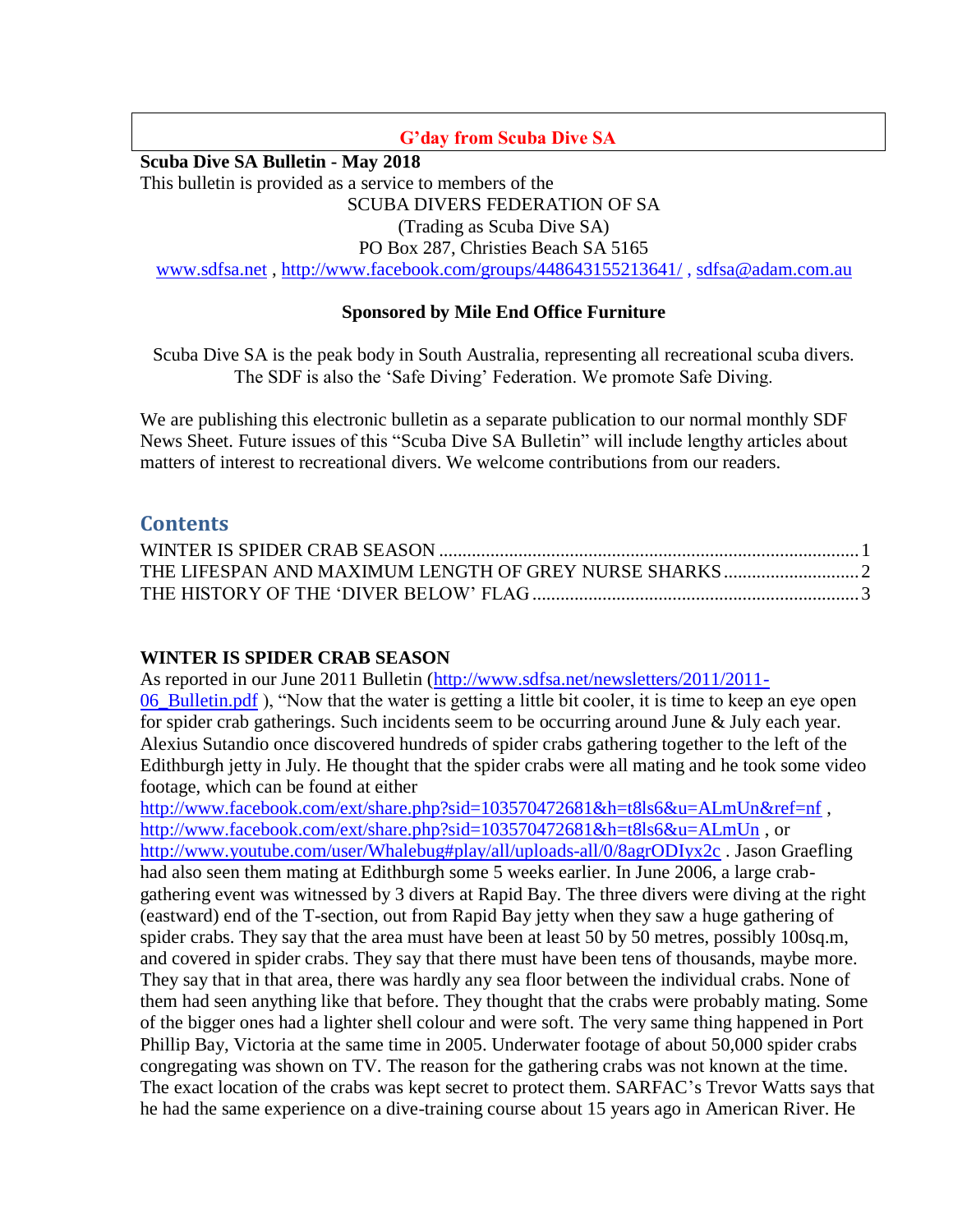says that crabs were "balled up in the thousands." It also seems that spider crabs have congregated off Tasmania. According to the Dolphin Research Institute's page in the May 2011 issue of Dive Log magazine (p.70), there have been massive migrations of spider crabs observed in the shallower, southern waters of Port Phillip Bay. "These usually occur between April and July each year, especially when there is a new or full moon" according to the report. The documentary "Ocean" features some footage of thousands of spider crabs in Port Phillip Bay (The 81-minute (French) documentary is narrated (in English) by Pierce Brosnan. Coincidentally, it features some footage of thousands of spider crabs in Port Phillip Bay). According to "Marine Decapod Crustacea of Southern Australia – A Guide to Identification" by Gary C B Poore, the species *Leptomithrax gaimardii* is "often reported by divers (as occurring) in large numbers in a few metres depth along the Victorian and Tasmanian coasts". According to the web page found at <http://www.marineboyproductions.com.au/spider-crabexpeditions.html> , "Spider Crab Expeditions -Spider Crabs reside in Port Philip Bay, Victoria, Australia for 12 months of the year. However, in April through to July each year, as the water cools, the crabs gather in the shallows in their tens of thousands! This aggregation is continuously "on the move" and has been referred to as the "March of The Spider Crabs". This amazing natural phenomenon is believed to be linked to a mating ritual. Throughout this time period, the crabs gather and play "stacks on the middle". The mountains of crabs can be up to 2 metres high and cover areas up to a kilometre long. Throughout the cycle, the crabs often moult their shell and, at times, mass "die offs" of Spider Crabs can be seen. The Spider Crab march is an amazing visual experience and resembles scenes from a science fiction film. The gathering also attracts predators such as sting rays and even sharks." There is a YouTube video at<http://www.youtube.com/watch?v=pflXwCXd6D4>– "SCUBA Diving Melbourne - Spider Crabs at Rye Pier annual mid-winter moult by www.NetBookings.com.au ". A caption reads: "What a sight, thousands of spider crabs all together for their mid-winter moult. It lasts a few weeks and then all goes back to normal until next year." Many of the above witnesses of spider crab gatherings thought that the crabs were mating. One web page found, however, suggests that all of the crabs are moulting, rather than mating. It seems though that the crabs mate as soon as moulting is over.

#### <span id="page-1-0"></span>**THE LIFESPAN AND MAXIMUM LENGTH OF GREY NURSE SHARKS**

According to the web page found at [http://mlssa.org.au/2018/04/04/the-lifespan-and-maximum](http://mlssa.org.au/2018/04/04/the-lifespan-and-maximum-length-of-grey-nurse-sharks/)[length-of-grey-nurse-sharks/](http://mlssa.org.au/2018/04/04/the-lifespan-and-maximum-length-of-grey-nurse-sharks/) , Dr Nick Otway | Senior Research Scientist | Marine Ecosystems says, "(Re.) grey nurse sharks in NSW. In answer to your questions for the wild population off eastern Australia: (1) grey nurse sharks (males and females) can grow to a maximum length of 3.2 metres (maximum length is measured with the tail in a depressed position [flexed downwards] during a necropsy in a laboratory); and (2) they (males and females) can reach an estimated maximum age of 38 – 40 years, although very few individuals reach this age (which is estimated by counting the number of growth rings in the vertebrae). These statistics are very similar to grey nurse sharks in the disjunct populations elsewhere in the world where they are referred to as sandtiger sharks (i.e. off the east coasts of the USA, and South America) and spotted ragged-tooth sharks (i.e. off the east coast of South Africa). For example, the largest length recorded in a scientific publication for the sandtiger (grey nurse) shark of South America was 3.18 metres and a recent scientific publication estimated the maximum age off the east coast of the USA to be 35 – 40 years.

I hope this information is helpful. Regards, Dr Nick Otway | Senior Research Scientist | Marine Ecosystems"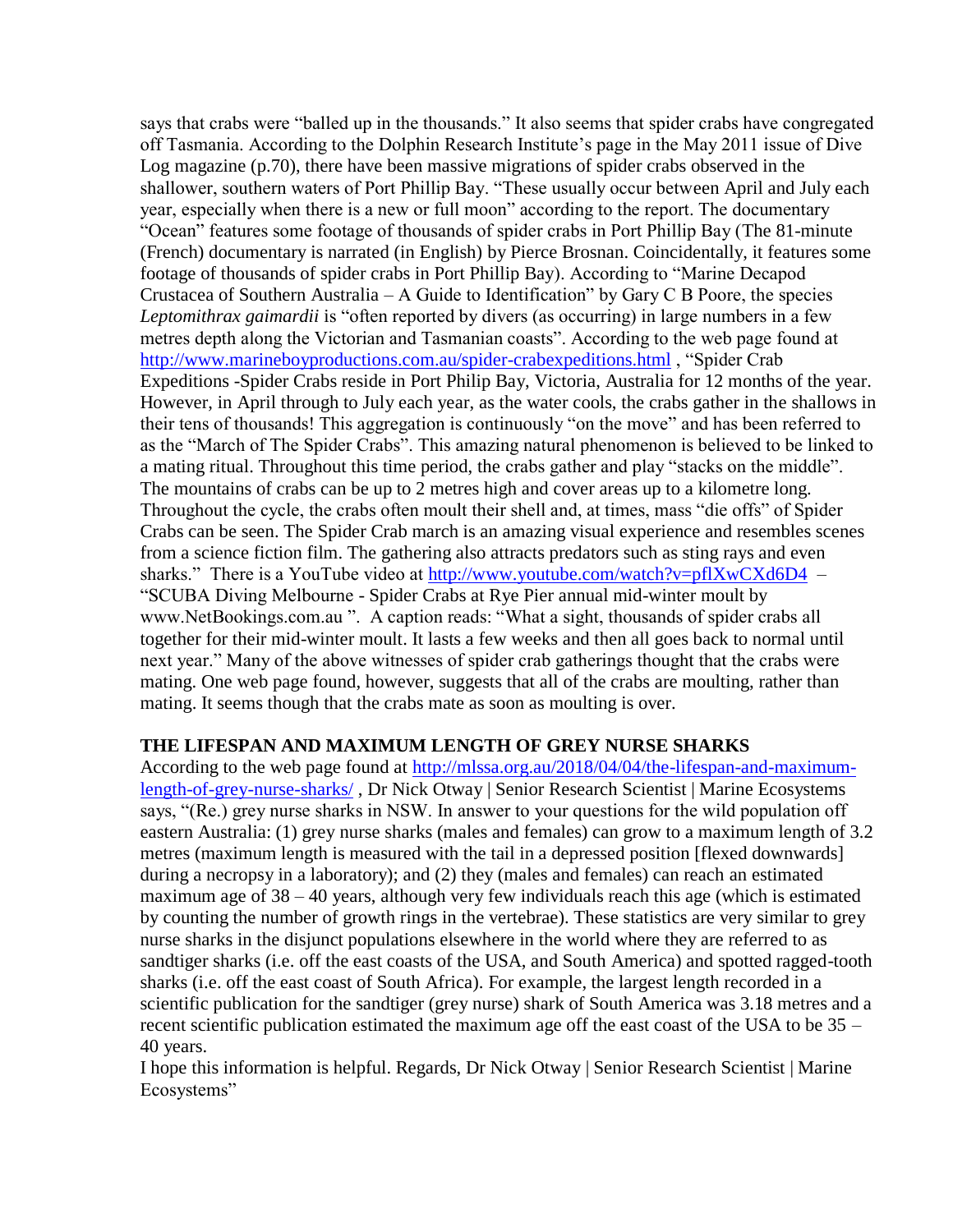#### <span id="page-2-0"></span>**THE HISTORY OF THE 'DIVER BELOW' FLAG**

The International Flag 'A' ("I have a diver down – keep well clear at slow speed") has been around since 1885! Back then, the British Board of Trade introduced the International Code of Signals to be used by vessels at sea. The code consisted of 18 signal flags at the time. The Alpha Flag (Flag A) was a white and blue swallow tail 'burgee' (distinguishing flag). Its original use was to let other vessels know that the boat flying it was restricted in its ability to manoeuvre and should be given right of way. It was traditionally flown when helmet divers were operating from a vessel. The International Code of Signals was revised to contain all the letters of the alphabet (consist of 26 flags) in 1902. A recommendation by the Australian Port Officer's Association on the adoption of the International Code of Signals Flag A, as the flag to be flown by vessels having divers in the water, was accepted by Port and Maritime authorities throughout Australia and came into force on 1st April 1969. There is much more to the story though, as described by Des Williams (Historical Diving Society Aus-Pac) in his article titled "Development of the Diver's Safety Flag". Allan Kessler recently posted the article on Facebook: -

"DEVELOPMENT OF THE DIVER'S SAFETY FLAG by Des Williams HDS Aus-Pac Surfacing after a dive, there is nothing more unsettling to a diver than the sound of a boat travelling at speed above. One must keep an anxious lookout for churning propellers whilst praying they are not about to pass overhead. The risk of serious injury or death from motor boat "bite" is ever present and most, if not all, experienced divers can relate tales of near misses. The 1950s and 60s were boom years for spearfishing and scuba diving, which also coincided with a boom in aluminium and fibreglass runabout affordability, so it wasn't long before the increased danger to divers became very real indeed.

By 1960, the spear-fisher's representative body, the Underwater Spear Fishermen's Association (USFA), was pressuring all state maritime authorities to recognise the diver's flag, composed of a red background with one white diagonal stripe from the top right-hand corner to the bottom left hand corner and for it to be incorporated in the States flags code. It was thought that the red background of such a flag was universally recognised as a warning of danger. It was the diver's flag design being supported by American sports divers at the time.

Its design was originally conceived by Denzel Dockery in the early 1950s and was sold through his dive shop at Flint, Michigan, USA. The flag was seen by Ted Nixon, a sales rep for US Divers and he offered to promote and sell the flag nationally. It wasn't long before the flag gained recognition by various US states and county ordinances who legalised and more importantly, enforced its use.

Under pressure by the USFA for an officially recognised single diver's flag, the Australian Ports Authority (APA) approached the Ministry of Transport (MOT) in London for advice. Not surprisingly, a complicated British solution was forthcoming! The MOT deemed the US sport diver's flag as unsatisfactory! They recommended the APA adopt the International Code of Signals flags H over D. Yes, a TWO flag signal to convey the message "I am engaged in submarine survey. Keep Clear." Internationally, the H flag flown separately means "I have a pilot on board" whilst the D flag separately means "keep clear of me  $-1$  am manoeuvring with difficulty".

It was decided that as the H over D flags system was the accepted and recognised signal to shipping of all nations, it was therefore of greater significance. As the Australian Navy also agreed with this view, the H over D flags signal was adopted during 1962 and was to be flown from a boat during diving operations. And, to be sure, to be sure, it was also recommended that a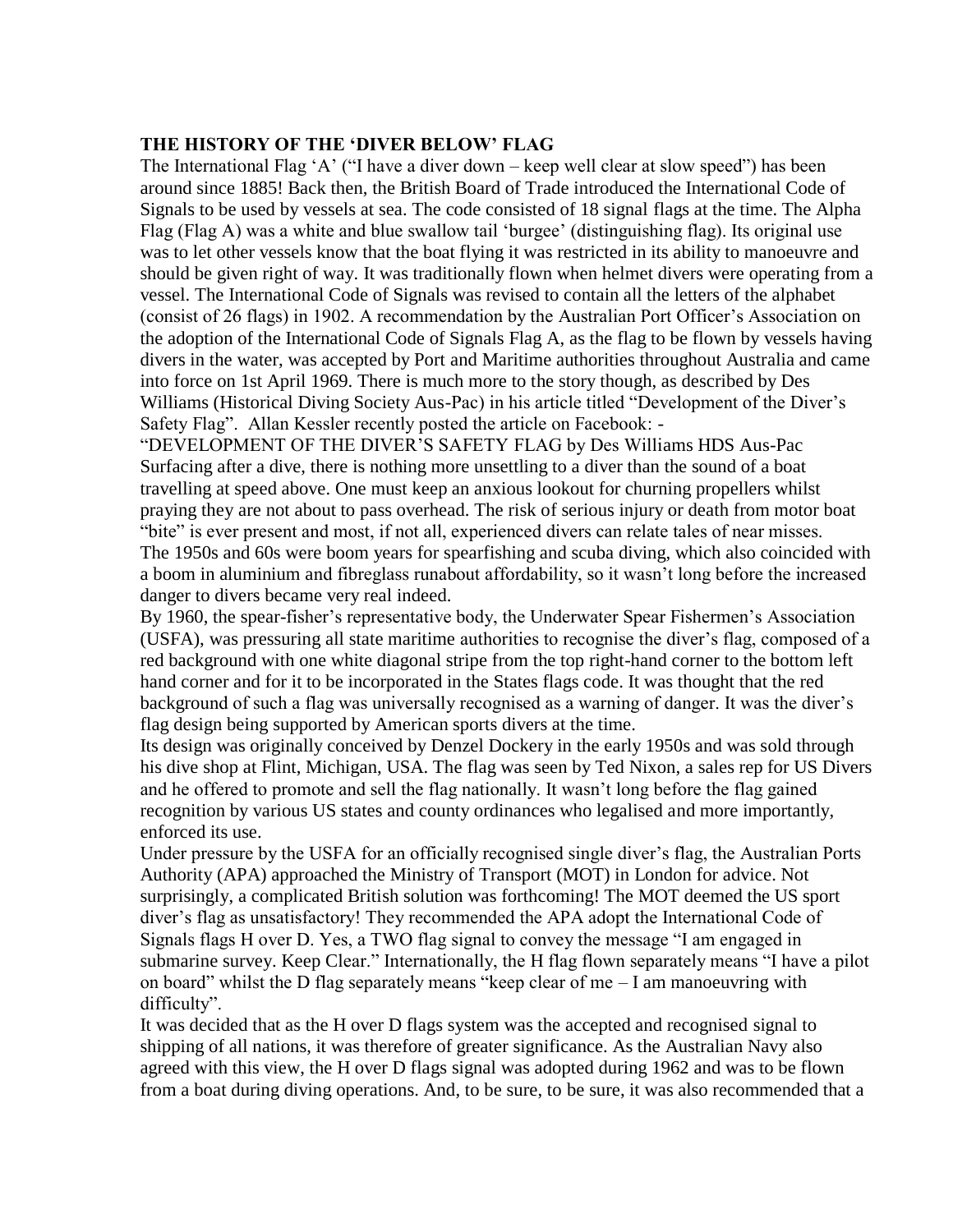supplementary red and white flag, (as originally used in the USA!) was to be towed on a float to indicate the presence of a diver in the water. No doubt, Australian flag manufacturers rejoiced! Not surprisingly, a period of confusion followed, as the individual Australian States, prevaricated over which system to use. The next confusing flag development came in NSW on 2nd June 1967, when the Maritime Services Board of NSW made the following announcement "A new signal flag is to be adopted in NSW to signify the presence of skin divers in underwater operations. This was announced today, by the Maritime Services Board which indicated that at a recent meeting of the permanent committee of the Australian Port Authorities' Association, it was decided that a red flag with a white diagonal cross should be adopted throughout Australia, to denote the presence of skin divers. The Maritime Services Board will promulgate regulations in due course to give statutory authority for the use of the red flag with the white diagonal cross in NSW." This single flag (the NATO Flag 4) was exactly what divers had wanted and in NSW at least, rapidly gained acceptance whilst the US sport diver's flag was quickly abandoned, for the new closely similar flag. However, no sooner had Flag 4 been introduced than a combination of international events and the rise in sport diving popularity, dictated a further change. In 1885, the British Board of Trade had introduced the International Code of Signals to be used by vessels at sea. At this time the code consisted of 18 signal flags. In 1902 the code was revised to consist of 26 flags containing all the letters of the alphabet. The Alpha Flag (Flag A), a white and blue swallow tail burgee, had originally flown to let other vessels know that the boat flying it was restricted in its ability to manoeuvre and should be given right of way. It was traditionally flown when helmet divers were operating from a vessel. Well, brilliant! Finally, a decision to use a flag, which had signalled diver's below since the 1880s!

During the Fourth Assembly of the Intergovernmental Maritime Consultative Organisation (IMCO) held during 1965, the International Code of Signals was revised with the changes to become effective from January 1st 1969. Of particular concern to divers was the revised meaning given to Flag A. Its meaning now was "I have a diver down – keep well clear at slow speed". A recommendation by the Australian Port Officer's Association on the adoption of the International Code of Signals Flag A, as the flag to be flown by vessels having divers in the water, was accepted by Port and Maritime authorities throughout Australia and came into force on 1st April 1969.

It was subsequently agreed that Flag A must be flown from boats and must measure a minimum of 915mm X 760mm. In 1983, the Maritime Services Board of NSW introduced a regulation approving the flying of Flag A from a buoy, or float, in use by spear-fishers or divers, providing the flag measured no less than 700mm X 200mm. Sanity prevailed, and this is still the status quo today.

Your reporter was still cautiously diving under the H over D flags system in Victoria, during early 1970, even though the new single Flag A had been approved eight months earlier. Unfortunately, the new Flag A was not immediately understood by all boat users, so divers were very circumspect in its use during the first few years. Back then, it was not uncommon for fishermen to motor up to a dive boat to ask, "what flag is that?" The Scuba Diver's Federation in various States were quick to set about a national advertising campaign, to promote the new Flag A, amongst all boat users. Bumper stickers were handed out and signs erected at boat ramps during this campaign\*. Today, the Flag A is widely understood and as always, for your own protection, you are strongly urged to "Fly the Flag for Diver Safety"."